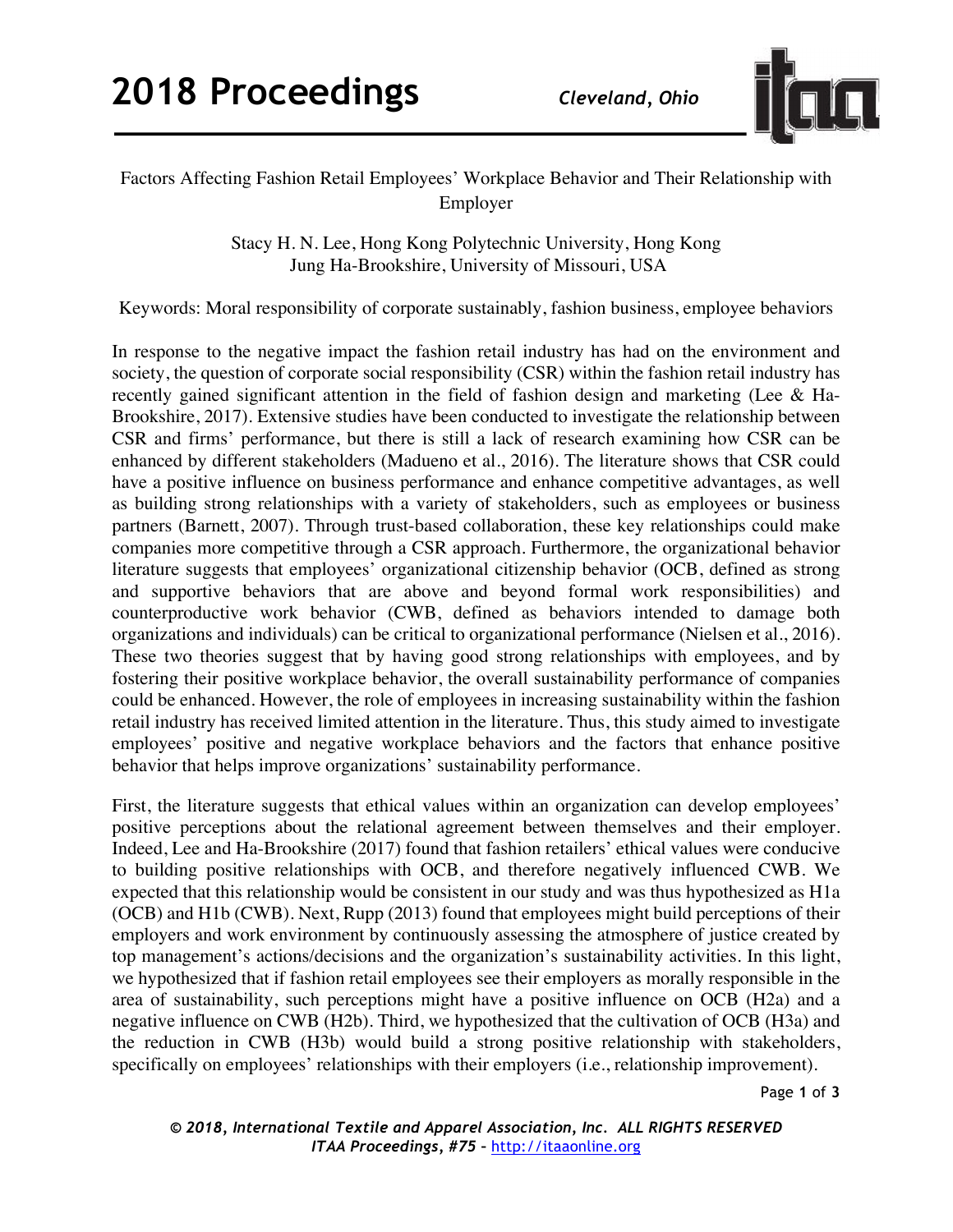A professional survey company in the United States was commissioned to collect data by sending out the online survey URL to target respondents in 2017. The target sample frame was comprised of employees over the age of 18 and currently working in the fashion and/or specialty retail industry. Within two weeks, 310 complete responses were returned for analysis. The 20-item scale developed by Jung and Ha-Brookshire (2017) was adopted to assess respondents' perceptions of the moral responsibility of corporate sustainability (MRCS) (environmental support: Cronbach's  $\alpha = .92$ ; community support: Cronbach's  $\alpha = .90$ ; working conditions: Cronbach's  $\alpha = .84$ ; transparency enhancement: Cronbach's  $\alpha = .70$ ). The 5 items to measure CEV (Cronbach's  $\alpha = .77$ ) were adopted from Baker et al. (2006) while the 7-item scale from Shin (2012) and the 10-item scale from Spector et al. (2010) was employed to measure OCB (Cronbach's  $\alpha$  = .80) and CWB (Cronbach's  $\alpha = .91$ ), respectively. The 15 items to measure relationship improvement (RI) (Cronbach's  $\alpha$  = .82) were adopted from Madueno et al. (2016). The sample consists of an equal number of males and females with roughly 65% ages 18-44. Approximately 55% of respondents worked in sales, and 40% had worked in the retail industry for less than 5 years.

Confirmatory factor analysis showed an adequate model fit of the measurement model (CMIN/DF

 $= 1.600$ ,  $p < .001$ ; CFI=.91, TLI = .91,  $RMSEA = .04$ ,  $SRMR = .06$ ). A single-factor test was conducted to evaluate common method variance (CMV) and reported poor fit statistics ( $\gamma$ <sup>2</sup> = 3098.0, df = 350, p < 0.000, CFI  $= .33$ , TLI  $= .28$ , RMSEA  $= .56$ , SRMR  $=$ 1.58). Structural equation modeling with maximum likelihood estimation showed a good model fit: CMIN/DF =  $1.51$ , p < .001;  $CFI = .99$ ,  $TLI = .98$ ;  $SRMR = .03$ ;  $RMSEA$ 



Figure 1. Results of Structural Equation Modeling

= .04. All hypotheses were statistically significant: (H1a:  $\beta$  = .34; *p*-value < .001; H1b:  $\beta$  = -.30; *p*-value < .005; H2a:  $\beta = .29$ ; *p*-value < .001; H2b:  $\beta = .13$ ; *p*-value < .005; H3a:  $\beta = .16$ ; *p*-value  $\leq$  .01; H3b:  $\beta$  = -.56; *p*-value  $\leq$  .01). The findings suggest that fashion retail employees' perceptions of a corporation's ethical values may encourage them to engage in OCB while reducing their engagement in CWB. On the other hand, their perceptions around the moral responsibility of corporate sustainability also has a critical influence on their OCB and CWB. Since OCB and CWB may directly impact their relationship with the organization, this study's finding suggests that fashion retailers must foster ethical values and moral responsibility toward corporate sustainability within the organization, so that employees would be more likely to engage in positive rather than negative behavior. Particularly, given that CWB has almost three times the impact on employees' relationships with their employers than OCB does, fashion retailers may want to focus more on reducing CWB by fostering ethical values and MRCS. Further research is recommended to investigate the role of employees on the overall sustainability performance of the fashion retail industry.

Page **2** of **3**

*© 2018, International Textile and Apparel Association, Inc. ALL RIGHTS RESERVED ITAA Proceedings, #75 –* http://itaaonline.org